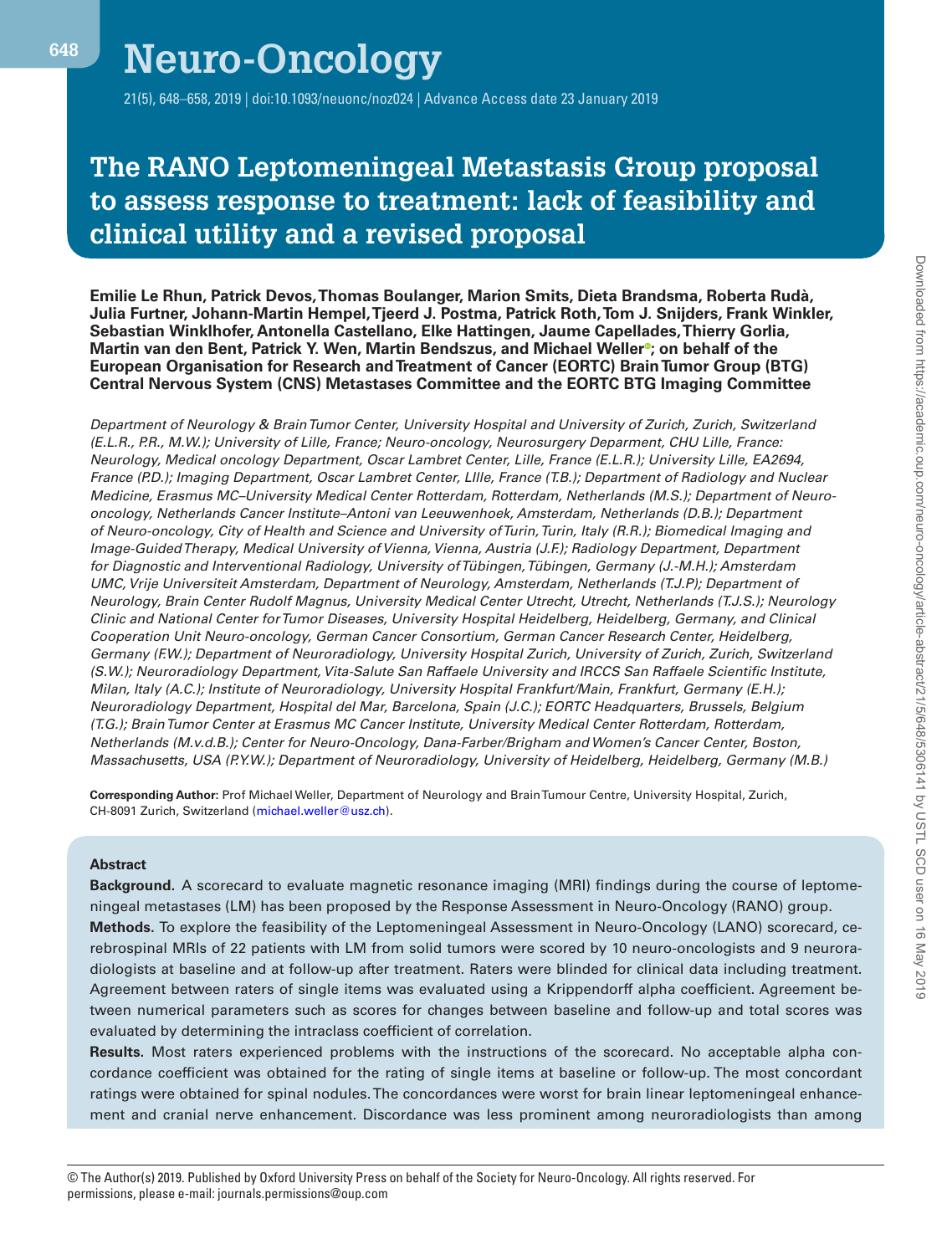neuro-oncologists. High variability was also observed for evaluating changes between baseline and follow-up and for total scores.

**Conclusions.** Assessing response of LM by MRI remains challenging. Central imaging review is therefore indispensable for clinical trials. Based on the present results, we propose a new, simplified scorecard that will require validation using a similar approach as pursued here. The main challenges are to define measurable versus nonmeasurable (target) lesions and measures of change that allow assessment of response.

# **Key Points**

- 1. Validated tools to diagnose and assess course of disease in leptomeningeal metastasis are lacking.
- 2. A panel of experienced neuroradiologists and neuro-oncologists failed to arrive at consensus ratings using the RANO LM score.
- 3. A novel leptomeningeal metastasis rating score based on the current survey is proposed.

# **Importance of the Study**

A standardized approach is recommended for the assessment of response in LM; however, no such approach has been validated yet. We explore here the feasibility of the scorecard proposed by the RANO group. A panel of 10 neuro-oncologists and 9 neuroradiologists experienced

Five to ten percent of solid cancer patients will present with leptomeningeal metastases (LM) during the course of their disease. Survival is limited to only 10% of patients alive at one year across solid cancer entities.<sup>1-5</sup> Response Assessment in Neuro-Oncology (RANO) formed a Leptomeningeal Assessment in Neuro-Oncology (LANO) working group that generated a proposal on the response assessment in LM.<sup>6</sup> The first European Association of Neuro-Oncology (EANO) and European Society for Medical Oncology (ESMO) guidelines on LM<sup>7</sup> aimed at further standardizing diagnosis and therapeutic approaches. The diagnosis of LM and response assessment during follow-up depend on clinical examination, cerebrospinal imaging, and standard cerebrospinal fluid (CSF) cytology. Typical symptoms and signs of LM include headache; nausea and vomiting; mental changes; gait difficulties; cranial nerve palsies, such as with diplopia or visual disturbance (cranial nerves II, III, IV, VI) and hearing loss (cranial nerve VIII); radicular signs including weakness, voiding, and cauda equina problems; and focal or radicular neck and back pain. Characteristic MRI findings include leptomeningeal enhancement or linear ependymal enhancement, cranial and spinal nerve root enhancement, and leptomeningeal enhancing nodules, notably of the cauda equina. CSF cytological analysis should be reported as (i) positive, defined as the presence of malignant cells in the CSF; (ii) equivocal, corresponding to the detection of suspicious or atypical cells in the CSF; or (iii) negative, defined as the absence of malignant or potentially malignant (suspicious or equivocal) cells in the CSF.

A standardized scorecard to aid in the evaluation of MRI findings during the course of disease has been proposed

challenges not only with the instructions of the scorecard, but also in arriving at concordant ratings for many items. We conclude that the present scorecard is not adequate for clinical practice or for clinical trials, but needs to be simplified, improved, and again validated.

by the LANO group. In this scorecard, LM main features and the different types of CNS metastases shall be reported as present or absent, dimensions of measurable nodules can be noted, and changes from the previous MRI shall be scored from −3 to +3 (Supplementary Table 1, left panel).6 We explore here the feasibility of this scorecard for the evaluation of response in 22 patients treated for LM.

# **Materials and Methods**

#### MRI Evaluation

Anonymized paired MRI scans from 22 adult patients with LM from breast cancer, lung cancer, or melanoma treated between baseline and follow-up evaluation at Oscar Lambret Cancer Center, Lille, France, were used. All except 1 patient were dead at the time of the project; the surviving patient provided written consent. The scans were provided to each participant with a copy of the LANO scorecard and its instructions as published in the original manuscript, $6$  without other recommendations to avoid bias in the interpretation. Brain MRI included unenhanced axial T1-weighted, axial fluid attenuated inversion recovery, and axial diffusion-weighted and gadolinium-enhanced T1-weighted 3D sequences. Spinal MRI included sagittal T2-weighted and unenhanced as well as contrast-enhanced T1-weighted sequences, supplemented by axial images as needed. Participating raters were senior neuro-oncologists (*n =* 10) or senior neuroradiologists (*n =* 9), who are all authors of this article. They were blinded to clinical characteristics and treatments received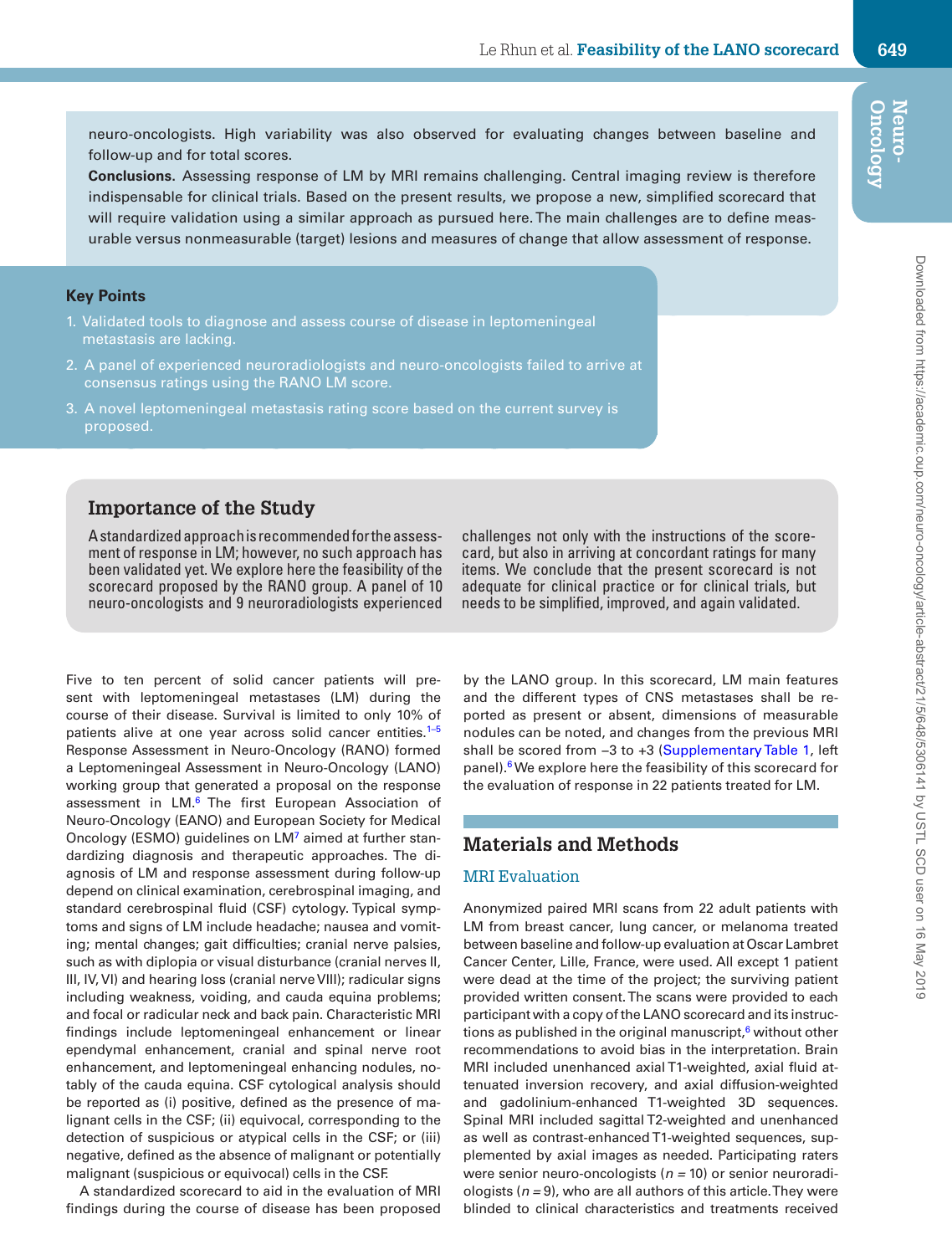by the patients. The ratings were centrally collected and analyzed by E.L.R. and M.W.; the primary statistical analysis was done by P.D. This study was conducted on behalf of the EORTC BTG CNS Metastases Committee and the EORTC BTG Imaging Committee.

#### Statistical Analysis

Binary variables are described with frequencies, continuous parameters with medians and quartiles. Interrater agreement for binary variables (such as absence or presence of a feature on the MRI) was assessed using the Krippendorff  $\alpha$  statistic.<sup>8</sup> Values close to 1 indicate high interrater agreement, whereas values close to 0 indicate that agreement in raters' measurements of that feature for the same patient is by chance. An alpha coefficient of ≥0.8 is usually considered reliable, an alpha coefficient of 0.800 > alpha ≥0.667 may be acceptable, and measures with alpha <0.667 show disagreement. Interrater agreement between numerical parameters such as scores for changes between baseline and follow-up and of the total scores was evaluated by determining the intraclass correlation coefficient (ICC). $9$  An ICC >0.8 indicates good agreement. In order to detect discordant raters who could lower the agreement, we computed measures of influence. There is no gold standard to address this question and we do not know the "true" value of a parameter. For binary parameters, the reference value for a patient was determined as 1 if at least 10 raters among the 19 rated 1; 0 otherwise. So, for each rater, we can compute a score from 0 to 440 (20 parameters and 22 patients) corresponding to the number of items coded the same as the reference value. For numerical parameters, reference values for a patient were computed as the median of the values of the 19 raters. For each rater, we were thus able to compute a distance from the reference values. Box-plot representation was used to detect abnormal raters. Analyses were performed with SAS v9.4 and SPSS 22.

This study was approved under the number 2018-00192 by the Cantonal Ethics Committee Zurich.

# **Results**

#### Characteristics of Patients and MRI

LM was confirmed in 18 cases, probable in 2 cases, and possible in 2 cases according to EANO ESMO guidelines. Primary tumors were breast cancer (*n =* 16), melanoma (*n =* 3), and lung cancer (*n =* 3). Median age at LM diagnosis was 58.5 years (range 31–74). Ten patients had been treated for CNS metastases prior to the diagnosis of LM. Therapeutic measures between the 2 MRI assessments included systemic treatment alone in 7 patients, a combination of systemic and intra-CSF pharmacotherapy in 11 patients, a combination of systemic treatment and focal radiotherapy in 1 patient, and a combination of systemic and intra-CSF treatment and focal radiotherapy in 3 patients. No whole brain radiotherapy was administered. Median overall survival from LM diagnosis was 193 days (range 56–1121) (Supplementary Table 2). The median interval between brain and spinal MRI at baseline was 1 day (range 0–23); the 2 examinations were performed on the same day in 11 patients. The median interval between the first MRI at baseline and the first MRI during follow-up was 2.7 months (range 0.82–9.1 mo). Follow-up brain and spinal MRI were performed on the same day for 20 patients (Supplementary Table 3).

# Feasibility of the LANO Scorecard

After receipt of the completed scorecards and comments, we observed that the instructions for columns 2 and 3, where the different LM characteristics should be scored as present/absent/non-evaluable and measured, were interpreted differently between raters. Especially, it was not clear whether these columns referred to the baseline or the follow-up MRI evaluation. All raters were then asked to complete 2 more columns, with evaluation of the LM characteristics at baseline and at first evaluation after treatment, for clarification (Supplementary Table 1, right panel).

#### Rating of Single Items of the LANO Scorecard

Supplementary Table 4 summarizes the assessment of the 10 items of the baseline MRI by the raters. A high variability was observed when evaluating the median values, ranges, and quartiles of the absence or presence of single items (Figure 1A, Supplementary Table 5). For instance, for leptomeningeal nodules in the brain, the most conservative rater saw these in only 6 patients (27%), whereas the least conservative rater saw them in 19 patients (86%). There was no acceptable interobserver agreement, since all the values of the alpha Krippendorff coefficient were inferior to 0.67, both for all raters pooled and for neuro-oncologists and neuroradiologists considered separately (Table 1). Among LM-relevant items, the best interobserver concordance was seen for the evaluation of spinal leptomeningeal nodules and for spinal linear leptomeningeal and nerve root enhancement, with alpha coefficients of 0.60, 0.45, and 0.45. Yet, spinal nodules were noted by only 25% of the raters, thus, in most cases, the raters agreed on the absence of spinal nodules. The majority of raters diagnosed spinal nodules in patient (P) 13 and P22 (Figure 1B, Supplementary Table 4). Poor interobserver agreement was obtained for brain-related items, with alpha coefficients of 0.40–0.41. Among non-LM-related items, the best agreement was observed for intramedullary metastases, with an alpha coefficient of 0.57. Yet, intramedullary metastases were scored as absent by 91% of the raters. The alpha coefficients for epidural metastases, brain metastases, and hydrocephalus were below 0.50. Expectedly, similar results were obtained when the rating of single items of the follow-up examination were analyzed (data not shown).

The raters were also asked to determine the size of any measurable LM nodules using maximum orthogonal diameters. Supplementary Table 6 shows that most nodules were considered nonmeasurable, with the exception of P6, P18, and P21 for brain nodules and of P3, P11, and P22 for spinal nodules, which were rated measurable by more than 50% of the raters.

#### Deriving Total Sum Scores from the LANO Scorecard

Next we analyzed the total sum scores of the LANO scorecard. To explore the validity and the clinical usefulness of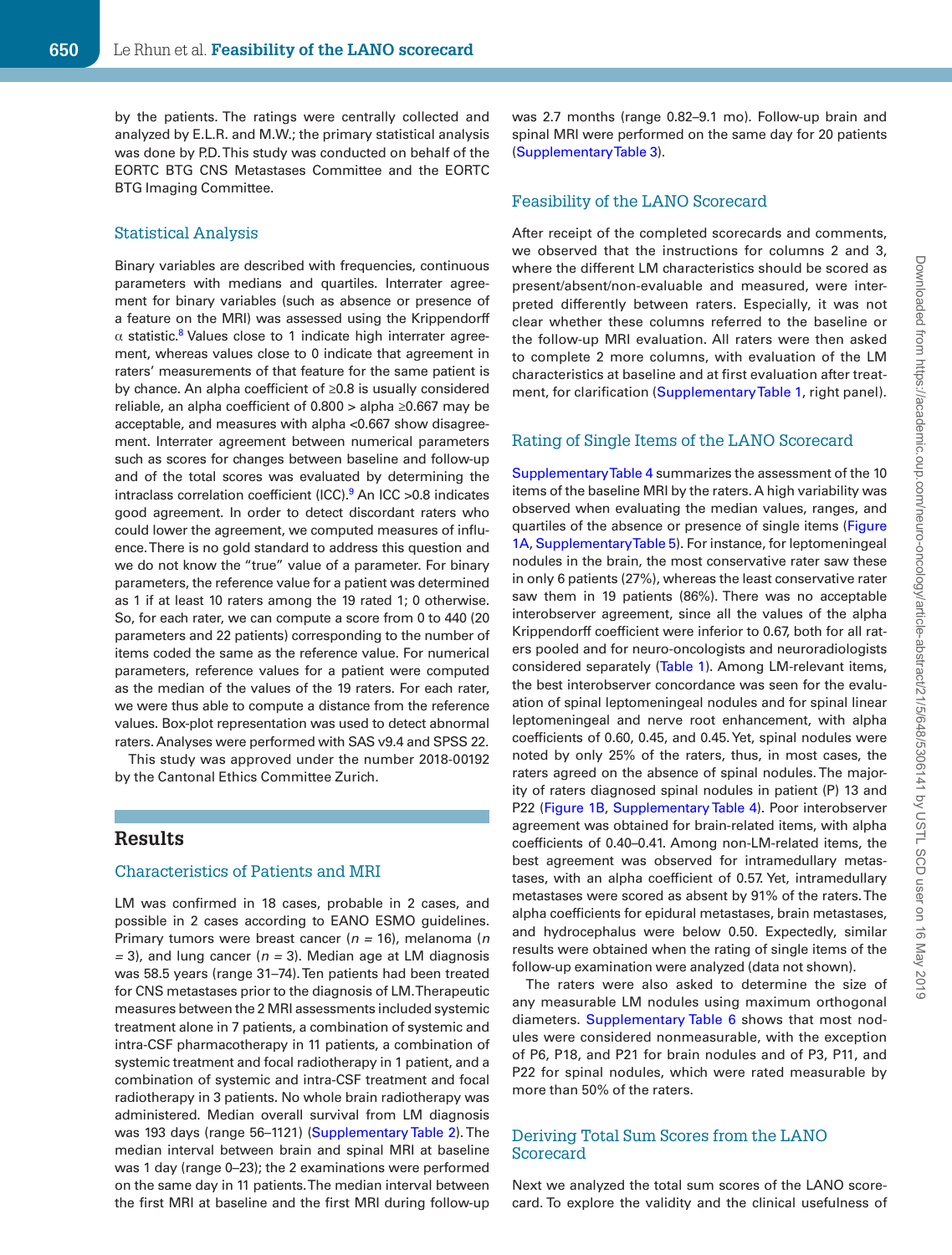

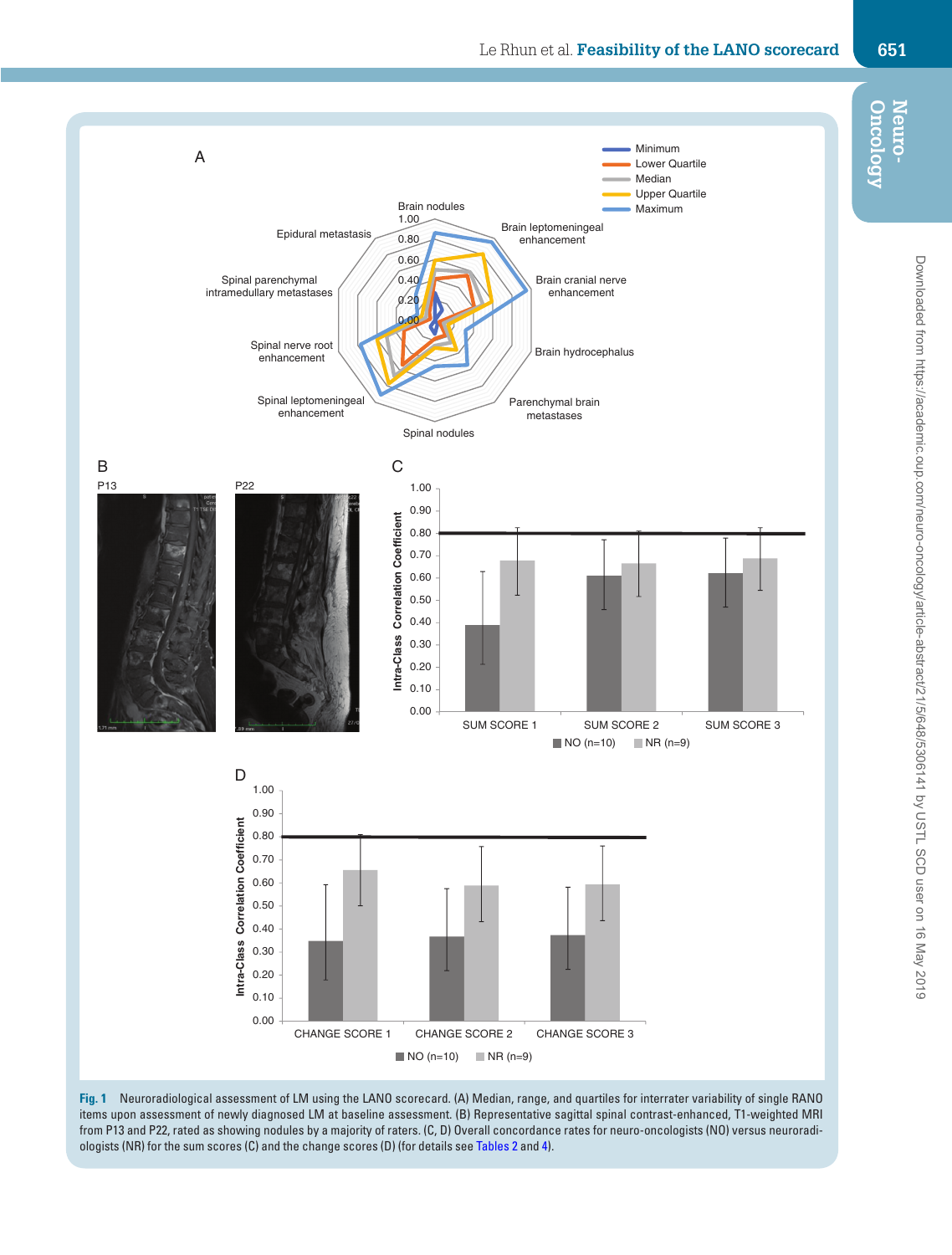| Table 1 Overall concordance for single items of the LANO grid at baseline (Krippendorff alpha coefficient)*                                                                                                                                                                           |                |                       |                       |               |                       |                       |                |                       |                              |
|---------------------------------------------------------------------------------------------------------------------------------------------------------------------------------------------------------------------------------------------------------------------------------------|----------------|-----------------------|-----------------------|---------------|-----------------------|-----------------------|----------------|-----------------------|------------------------------|
| <b>MRI Findings</b>                                                                                                                                                                                                                                                                   | All Raters (NO | $+$ NR) $(n = 19)$    |                       | $NO (n = 10)$ |                       |                       | බ<br>NR $(n =$ |                       |                              |
|                                                                                                                                                                                                                                                                                       | Alpha          | Lower Limit<br>95% CI | Upper Limit<br>95% CI | Alpha         | Lower Limit<br>95% CI | Upper Limit<br>95% CI | Alpha          | Lower Limit<br>95% CI | <b>Upper Limit</b><br>95% CI |
| Brain                                                                                                                                                                                                                                                                                 |                |                       |                       |               |                       |                       |                |                       |                              |
| Nodules (subarachnoid or ventricular)                                                                                                                                                                                                                                                 | 0.40           | 0.22                  | 0.58                  | 0.47          | 0.30                  | 0.64                  | 0.34           | 0.16                  | 0.50                         |
| Leptomeningeal enhancement                                                                                                                                                                                                                                                            | 0.41           | 0.22                  | 0.59                  | 0.50          | 0.32                  | 0.68                  | 0.35           | 0.14                  | 0.54                         |
| Cranial nerve enhancement                                                                                                                                                                                                                                                             | 0.40           | 0.22                  | 0.58                  | 0.39          | 0.21                  | 0.57                  | 0.47           | 0.29                  | 0.63                         |
| Hydrocephalus                                                                                                                                                                                                                                                                         | 0.43           | 0.05                  | 0.70                  | 0.31          | $-0.09$               | 0.66                  | 0.59           | 0.30                  | 0.83                         |
| Parenchymal (brain metastases)                                                                                                                                                                                                                                                        | 0.48           | 0.28                  | 0.67                  | 0.53          | 0.34                  | 0.72                  | 0.43           | 0.23                  | 0.62                         |
| Spine                                                                                                                                                                                                                                                                                 |                |                       |                       |               |                       |                       |                |                       |                              |
| Nodules (subarachnoid)                                                                                                                                                                                                                                                                | 0.60           | 0.39                  | 0.78                  | 0.55          | 0.32                  | 0.75                  | 0.62           | 0.44                  | 0.81                         |
| Leptomeningeal enhancement                                                                                                                                                                                                                                                            | 0.45           | 0.26                  | 0.63                  | 0.43          | 0.22                  | 0.61                  | 0.45           | 0.27                  | 0.60                         |
| Nerve root enhancement                                                                                                                                                                                                                                                                | 0.45           | 0.26                  | 0.64                  | 0.51          | 0.34                  | 0.68                  | 0.39           | 0.20                  | 0.56                         |
| Parenchymal (intramedullary metastases)                                                                                                                                                                                                                                               | 0.57           | 0.23                  | 0.87                  | 0.60          | 0.26                  | 0.92                  | 0.54           | 0.22                  | 0.79                         |
| Epidural metastasis                                                                                                                                                                                                                                                                   | 0.46           | 0.16                  | 0.69                  | 0.43          | 0.11                  | 0.72                  | 0.52           | 0.25                  | 0.75                         |
| *An alpha coefficient of 20.8 is usually considered reliable, an alpha coefficient of 0.800 > alpha 20.667 may be acceptable, and measures with alpha <0.667 show disagreement. LM-related items are printed in bold.<br>Abbreviations: NO: neuro-oncologists, NR: neuroradiologists. |                |                       |                       |               |                       |                       |                |                       |                              |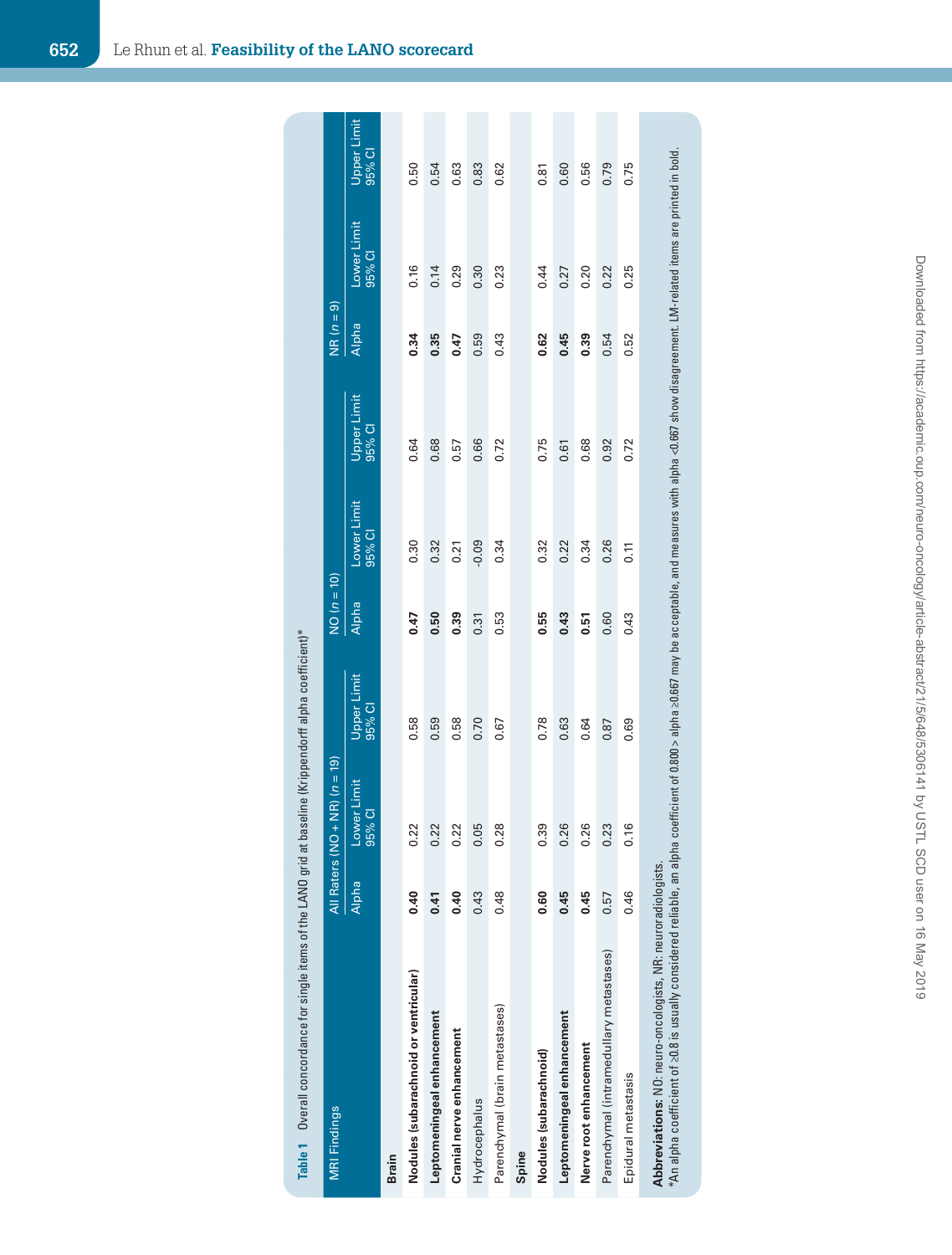| Table 2     |            | Overall concordance of the total score at baseline using ICC |      |               |            |      |              |            |      |
|-------------|------------|--------------------------------------------------------------|------|---------------|------------|------|--------------|------------|------|
| <b>Item</b> |            | All Raters ( $NO + NR$ ) ( $n = 19$ )                        |      | $NO (n = 10)$ |            |      | $NR (n = 9)$ |            |      |
|             | <b>ICC</b> | <b>LCL</b>                                                   | UCL  | <b>ICC</b>    | <b>LCL</b> | UCL  | <b>ICC</b>   | <b>LCL</b> | UCL  |
| Sum score 1 | 0.43       | 0.26                                                         | 0.65 | 0.39          | 0.21       | 0.63 | 0.68         | 0.52       | 0.83 |
| Sum score 2 | 0.63       | 0.49                                                         | 0.78 | 0.61          | 0.46       | 0.77 | 0.67         | 0.52       | 0.81 |
| Sum score 3 | 0.65       | 0.51                                                         | 0.79 | 0.62          | 0.47       | 0.78 | 0.69         | 0.54       | 0.83 |

**Abbreviations:** LCL: lower 95% confidence limit, UCL: upper 95% confidence limit.

**Sum score 1:** as rated by the participants without editing.

Sum score 2: as corrected according to LANO proposal with 7 items (brain nodules, brain leptomeningeal enhancement, cranial nerve enhancement, spinal nodules, spinal leptomeningeal enhancement, nerve root enhancement, and epidural metastases).

**Sum score 3:** as corrected with 6 leptomeningeal items only (brain nodules, brain leptomeningeal enhancement, cranial nerve enhancement, spinal nodules, spinal leptomeningeal enhancement, and nerve root enhancement), excluding epidural metastases.

the sum scores, we had to introduce modifications into the analysis. First, we report the "real life" sum scores as provided by the raters and excluded raters who had not provided a sum score; 6 raters did not provide a sum score for at least one patient (sum score 1). Second, we recalculated the scores for all raters including only the 7 items as proposed by the LANO group (brain nodules, brain leptomeningeal enhancement, cranial nerve enhancement, spinal nodules, spinal leptomeningeal enhancement, nerve root enhancement, and epidural metastases) (sum score 2). Third, we calculated a 6-item score omitting epidural lesions because these should not be part of LM assessment (sum score 3) (Supplementary Table 7). The agreement between raters for the sum scores is shown in Table 2 and Figure 1C. The ICC was always below 0.8, indicating poor agreement.

#### Rating of Change for Single Items of the LANO Scorecard

We then looked at the change between baseline and first evaluation for each item of the LANO scorecard. Supplementary Table 8 indicates how the change from baseline was rated for each item of the LANO scorecard. The agreement between the raters was again low (Table 3). When considering the LM items, the best results were obtained for cranial nerve enhancement (ICC =  $0.45$ ), which still reflects very poor agreement. When considering non-LM items, the highest agreement was obtained for brain metastases (ICC =  $0.54$ ), whereas agreements for hydrocephalus, epidural metastases, and especially intramedullary changes were low, with a negative value of ICC suggesting actual disagreement among raters. A comparison of neuro-oncologists and neuroradiologists indicated less agreement among neuro-oncologists, but also the neuroradiologists never achieved an ICC of 0.8.

#### Deriving Composite Scores of Change from the LANO Scorecard

Composite scores of change (total change score 1) were always filled in by 15 raters, never filled in by 3 raters, and 1 rater omitted one case. To explore the validity and the clinical usefulness of the composite scores, we applied the same modifications as in Supplementary Table 7 to derive scores of change for LM-related items based on 7 respectively 6 items. The mean values and ranges of the 3 composite change scores are reported in Supplementary Table 9 and show again strong variability among raters. This was confirmed when evaluating the interobserver agreement by calculating the ICC, which never reached 0.8 for any of the composite change scores, but confirmed the trend for more agreement among neuroradiologists (Table 4A, Figure 1D). We also explored whether specific patients or raters were largely responsible for the poor interrater agreement. This was not the case for specific patients (data not shown), but omission of ratings from 2 "outlier" neuro-oncologists resulted in much better agreement, but still not to an acceptable level (Table 4B).

#### Assessing Response Using the LANO Scorecard

According to the LANO publication, $6$  progressive disease is defined by a 25% worsening of the score between baseline and follow-up, whereas a partial response corresponds to a 50% improvement of the score, a resolution of all baseline MRI abnormalities to a complete response, and all other situations to stable disease. However, the total LANO score in column 4 (Supplementary Table 1, left), which can assume values between –21 and +21, represents a score that summarizes relative changes. A relative change score cannot be put into a percentage relation to an absolute score at baseline, and the LANO recommendations provide no guidance of how to derive such a score. Accordingly, progressive disease or partial response cannot be determined using this approach.

## **Discussion**

Among various initiatives of the RANO working group, a recommendation for MRI-based diagnostic assessment and response evaluation in LM based on a dedicated scorecard has been developed. $6$  A literature survey indicated that this score has not been used in publications on LM and we assume that it has not been introduced into clinical practice either. Accordingly, here we sought to explore the feasibility of this scorecard by requesting 10 neuro-oncologists and 9 neuroradiologists to rate 22 paired MRI series of patients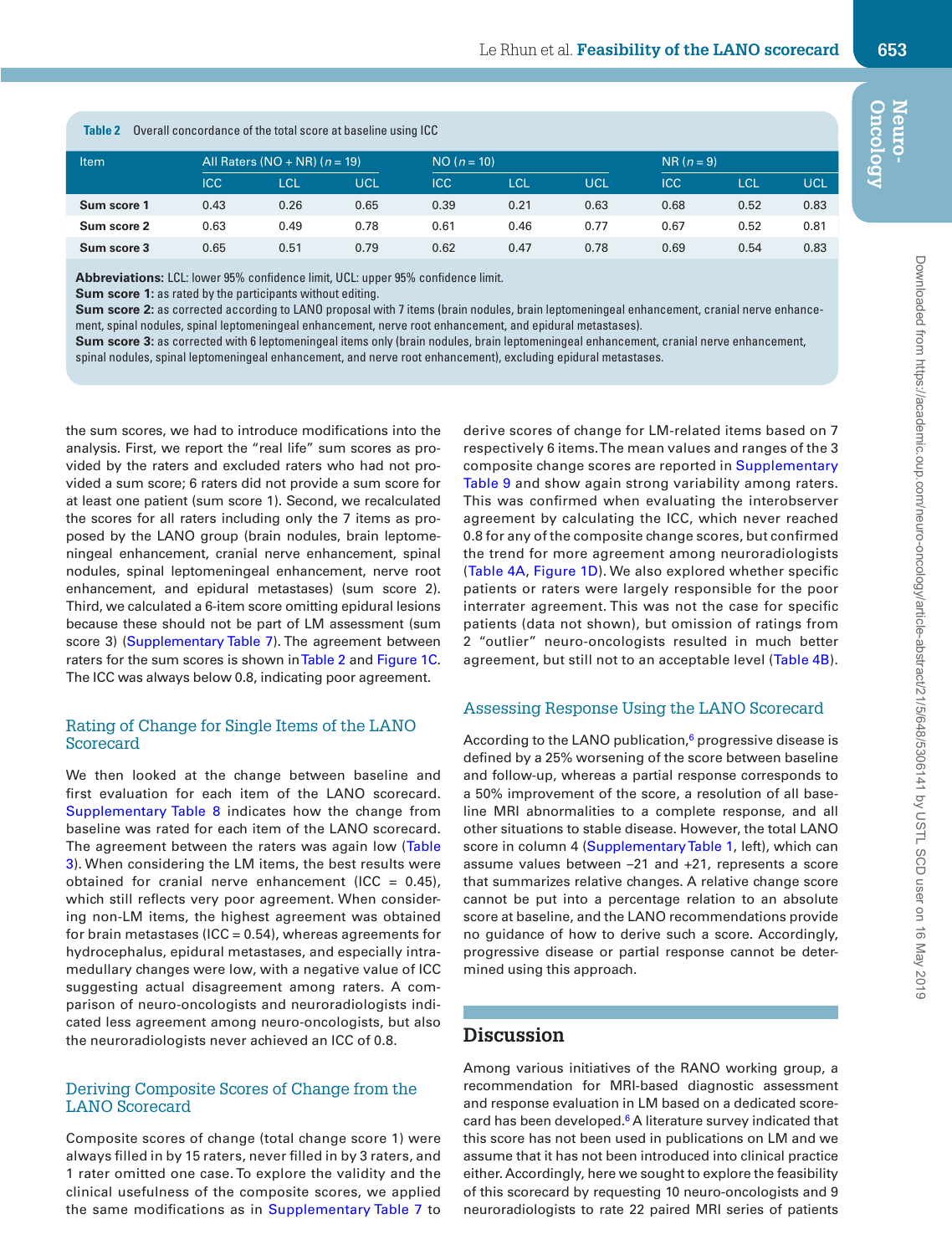| <b>MRI Findings</b>                                               | All Raters (NO + | $NR) (n = 19)$                           |                                  | $NO(n = 10)$ |                       |                       | $NR(n=9)$    |                       |                       |
|-------------------------------------------------------------------|------------------|------------------------------------------|----------------------------------|--------------|-----------------------|-----------------------|--------------|-----------------------|-----------------------|
|                                                                   | <b>Alpha</b>     | Lower Limit<br>$\overline{\circ}$<br>95% | Upper Limit<br>95% CI            | Alpha        | Lower Limit<br>95% CI | Upper Limit<br>95% CI | <b>Alpha</b> | Lower Limit<br>95% CI | Upper Limit<br>95% CI |
| <b>Brain</b>                                                      |                  |                                          |                                  |              |                       |                       |              |                       |                       |
| Nodules (subarachnoid or ventricular)                             | 0.37             | 0.23                                     | 0.58                             | 0.27         | 0.13                  | 0.50                  | 0.42         | 0.26                  | 0.62                  |
| Leptomeningeal enhancement                                        | 0.34             | 0.20                                     | 0.57                             | 0.30         | 0.16                  | 0.53                  | 0.32         | 0.17                  | 0.54                  |
| Cranial nerve enhancement                                         | 0.45             | 0.28                                     | 0.69                             | 0.19         | 0.07                  | 0.42                  | 0.68         | 0.52                  | 0.83                  |
| Hydrocephalus                                                     | 0.09             | 0.03                                     | 0.22                             | 0.11         | 0.02                  | 0.28                  | 0.06         | $-0.03$               | 0.22                  |
| Parenchymal (brain metastases)                                    | 0.54             | 0.37                                     | 0.75                             | 0.45         | 0.28                  | 0.66                  | 0.57         | 0.39                  | 0.76                  |
| Spine                                                             |                  |                                          |                                  |              |                       |                       |              |                       |                       |
| Nodules (subarachnoid)                                            | 0.35             | 0.21                                     | 0.56                             | 0.23         | 0.10                  | 0.45                  | 0.52         | 0.35                  | 0.72                  |
| Leptomeningeal enhancement                                        | 0.17             | 0.06                                     | 0.42                             | 0.34         | 0.18                  | 0.58                  | 0.43         | 0.24                  | 0.70                  |
| Nerve root enhancement                                            | 0.31             | 0.17                                     | 0.57                             | 0.17         | 0.05                  | 0.40                  | 0.44         | 0.27                  | 0.67                  |
| (intramedullary metastases)<br>Parenchymal                        | $-0.04$          | $-0.05$                                  | $-0.02$                          | $-0.10$      | $-0.11$               | $-0.09$               | 0.08         | $-0.02$               | 0.29                  |
| Epidural metastasis                                               | 0.04             | $-0.07$                                  | 0.15                             | 0.05         | $-0.02$               | 0.21                  | 0.28         | 0.12                  | 0.52                  |
| Abbreviations: NO: neuro-oncologist. NR: neuroradiologist, LM-rel |                  |                                          | lated items are printed in bold. |              |                       |                       |              |                       |                       |

 **654** Le Rhun et al. **Feasibility of the LANO scorecard**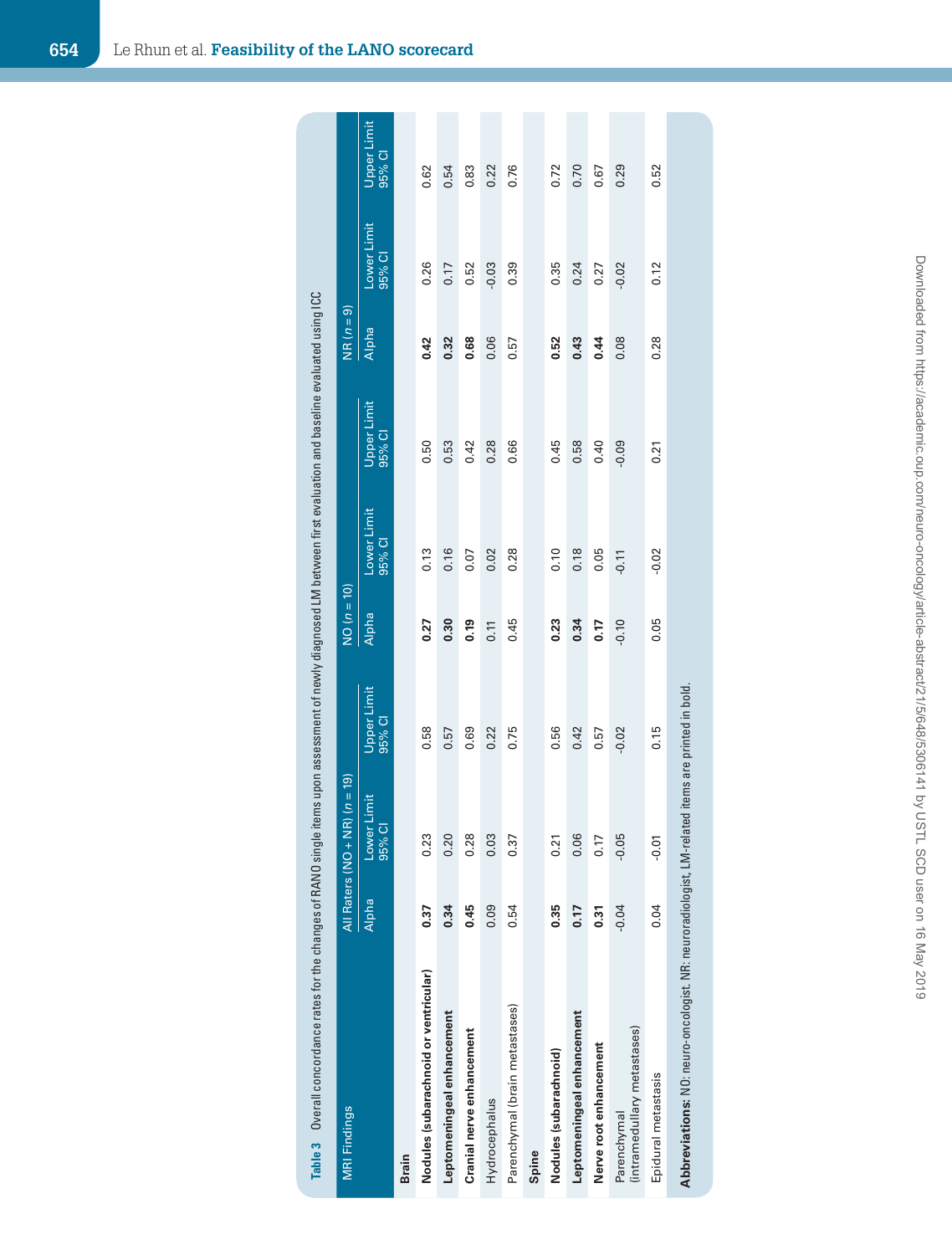**Table 4** Overall concordance rates for the 3 composite change scores determined using ICC

| <b>A. Including All Raters</b> |                    |            |            |               |      |      |            |            |            |
|--------------------------------|--------------------|------------|------------|---------------|------|------|------------|------------|------------|
|                                | $NO + NR (n = 19)$ |            |            | $NO (n = 10)$ |      |      | $NR(n=9)$  |            |            |
| <b>Item</b>                    | <b>ICC</b>         | <b>LCL</b> | <b>UCL</b> | ICC           | TCL  | UCL  | <b>ICC</b> | <b>LCL</b> | <b>UCL</b> |
| <b>Change score 1</b>          | 0.48               | 0.32       | 0.70       | 0.35          | 0.18 | 0.59 | 0.66       | 0.50       | 0.81       |
| <b>Change score 2</b>          | 0.48               | 0.33       | 0.66       | 0.37          | 0.22 | 0.58 | 0.59       | 0.43       | 0.76       |
| <b>Change score 3</b>          | 0.48               | 0.34       | 0.67       | 0.37          | 0.23 | 0.58 | 0.59       | 0.44       | 0.76       |

#### **B. Excluding the 2 Outlier Raters**

|                | $NO + NR (n = 17)$ |            |            | $NO (n = 8)$ |            |            |
|----------------|--------------------|------------|------------|--------------|------------|------------|
| <b>Item</b>    | <b>ICC</b>         | <b>LCL</b> | <b>UCL</b> | <b>ICC</b>   | <b>LCL</b> | <b>UCL</b> |
| Change score 1 | 0.60               | 0.44       | 0.79       | 0.58         | 0.39       | 0.78       |
| Change score 2 | 0.57               | 0.42       | 0.74       | 0.55         | 0.39       | 0.74       |
| Change score 3 | 0.58               | 0.43       | 0.75       | 0.56         | 0.40       | 0.74       |

**Abbreviations:** ICC intraclass correlation, LCL, lower 95% confidence limit, UCL: upper 95% confidence limit.

**Total score 1:** as rated by the participants.

Total score 2: as corrected according to LANO proposal with 7 items (brain nodules, brain leptomeningeal enhancement, cranial nerve enhancement, spinal nodules, spinal leptomeningeal enhancement, nerve root enhancement, and epidural metastases).

**Total score 3:** as corrected with the 6 leptomeningeal items only (brain nodules, brain leptomeningeal enhancement, cranial nerve enhancement, spinal nodules, spinal leptomeningeal enhancement, and nerve root enhancement).

with diagnosed LM (baseline) and subsequently treated for LM (follow-up scan). The study was set up in a naturalistic way so as to simulate introduction of this scoring system into a clinical trial or clinical routine.

Neither the neuro-oncologists nor the neuroradiologists achieved adequate interobserver agreement. Among the LM-related items, spinal, although not brain, nodules were scored more consistently than the items related to linear contrast enhancement, although participants mostly agreed on the absence rather than presence of nodules (Table 1). Since the LANO scorecard asks for the absence or presence of nodules without defining a nodule, the raters assessed for nodules without guidance of their definition. We noted, however, that the vast majority of nodules were considered nonmeasurable and were thus likely smaller than  $5 \times 10$  mm (Supplementary Table 6). Even when the total scores of change were edited upon central review of all feedback to correct for erroneous consideration of non-LM-related items according to the original LANO score and when epidural metastases were excluded, corresponding to sum score 3, there was still poor agreement (Figure 1C, D). We noted a trend to more consistent ratings provided by neuroradiologists compared with neuro-oncologists, but even neuroradiologists remained far from the threshold level of agreement of 0.8. Still, this trend may be interpreted to signify the need for professional (neuroradiologist) assessment of neuroimaging in LM.

The results of this effort show that the current scorecard is not useful, neither for current clinical practice nor for clinical trial conduct. Some instructions are apparently not sufficiently clear, or the scorecard is too complicated, or both (Supplementary Table 1). Specific challenges were (i) to understand that the form should be used to rate the current MRI and to compare it with the previous one, (ii) to use the proposed rating with "minus" or "plus" options to

assess the change, and (iii) to derive a sum score that does not take into consideration (per instruction) changes for the items "hydrocephalus," "brain metastases," and "parenchymal medullary metastases."

In addition to the apparent challenges for experienced raters (the authors of this manuscript) to use the LANO scorecard instructions without further instructions, we identified additional weaknesses that should be overcome in a revised version of a structured tool for LM. These include elimination of epidural metastases from response assessment, the definition of a nodule, the distinction of leptomeningeal versus parenchymal brain disease, and parallel but clearly separate criteria to document brain parenchymal disease. Table 5 summarizes a proposal for a revised, greatly simplified scorecard that will require an iteration of the validation process conducted here for the prior version.

This study has limitations by its design. The raters were not specifically trained to use the LANO scorecard, but we preferred this approach to simulate clinical practice and base assessment only on the original instructions (rather than on interpretations provided by some of us). Inescapably, we conclude that the imaging response assessment of LM remains challenging and that the first LANO effort is not suitable to allow disease assessment in clinical practice or in clinical trials. We have incorporated the pitfalls and weaknesses observed with the current scorecard into the design of a new scorecard that will now undergo a similar process of evaluation. Meanwhile, we conclude that central imaging review in real time is essential for clinical trials in LM that involve imaging-based endpoints. The involvement of dedicated neuroradiologists at each clinical trial site is highly recommended and personal training to use MRI evaluation guidelines represents an option until more suitable standardized criteria have been developed.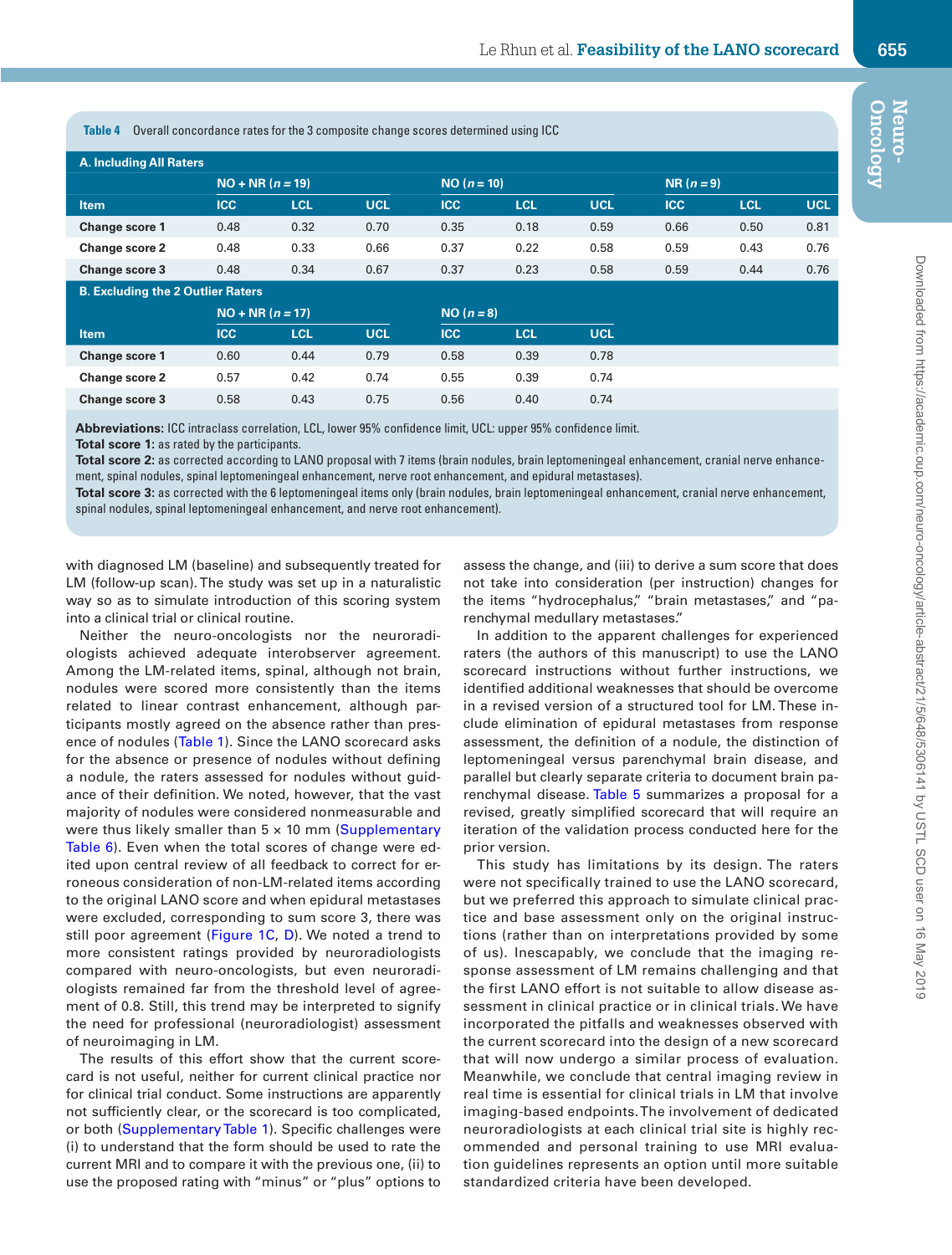| Proposal for a revised LANO grid<br>Table 5                         |                                                                           |                                                                                                                                                                  |                                                                                |                                                                                                                                                                   |                                              |
|---------------------------------------------------------------------|---------------------------------------------------------------------------|------------------------------------------------------------------------------------------------------------------------------------------------------------------|--------------------------------------------------------------------------------|-------------------------------------------------------------------------------------------------------------------------------------------------------------------|----------------------------------------------|
| Patient Identification<br>Name or number:<br>Date of birth:<br>Sex: | Reference Scan                                                            |                                                                                                                                                                  | Follow-Up                                                                      |                                                                                                                                                                   | Response Assessment <sup>8</sup>             |
| Dates of MRI                                                        |                                                                           |                                                                                                                                                                  |                                                                                |                                                                                                                                                                   |                                              |
| Relevant history                                                    | n.a.                                                                      |                                                                                                                                                                  | Treatment since reference scan <sup>7</sup> :<br>Date of last lumbar puncture: |                                                                                                                                                                   | n.a.                                         |
| <b>MRI findings</b>                                                 | Present (1) or absent (0) or non-<br>evaluable (NE) <sup>5</sup>          | 5 mm (orthogonal diameters<br>(measurable defined as > 5 x<br>largest measurable nodules<br>Individual dimensions (N1,<br>N2, N3: X x Y mm) of 3<br>in 2 planes) | Present (1) or absent (0) or<br>non-evaluable (NE)                             | N3: X x Y mm) of 3 largest meas-<br>fined as > 5 x 5 mm (orthogonal<br>urable nodules (measurable de-<br>Individual dimensions (N1, N2,<br>diameters in 2 planes) | Change from previous MRI                     |
|                                                                     | Items related to assessment to leptomeningeal metastasis                  |                                                                                                                                                                  |                                                                                |                                                                                                                                                                   |                                              |
| <b>Brain</b>                                                        |                                                                           |                                                                                                                                                                  |                                                                                |                                                                                                                                                                   |                                              |
| Nodules (subarachnoid or<br>ventricular) <sup>1</sup>               |                                                                           |                                                                                                                                                                  |                                                                                |                                                                                                                                                                   | no change<br>limproved<br><b>U</b> worse     |
| Leptomeningeal linear<br>enhancement <sup>2</sup>                   |                                                                           | n.a. <sup>6</sup>                                                                                                                                                |                                                                                | n.a.                                                                                                                                                              | □ improved<br>□ no change<br><b>U</b> worse  |
| Hydrocephalus <sup>3</sup>                                          |                                                                           | n.a.                                                                                                                                                             |                                                                                | n.a.                                                                                                                                                              | □ improved<br>□ no change<br><b>U</b> worse  |
| Spine                                                               |                                                                           |                                                                                                                                                                  |                                                                                |                                                                                                                                                                   |                                              |
| Nodules (subarachnoid)                                              |                                                                           |                                                                                                                                                                  |                                                                                |                                                                                                                                                                   | □ improved<br>□ no change<br>$\square$ worse |
| Leptomeningeal linear<br>enhancement                                |                                                                           | n.a.                                                                                                                                                             |                                                                                | n.a.                                                                                                                                                              | □ improved<br>□ no change<br><b>U</b> worse  |
|                                                                     | Overall response assessment for LM (CR, PR, SD, PD, or NE)                |                                                                                                                                                                  |                                                                                |                                                                                                                                                                   |                                              |
|                                                                     | Items not related to assessment of leptomeningeal metastasis <sup>4</sup> |                                                                                                                                                                  |                                                                                |                                                                                                                                                                   |                                              |
| Parenchymal (brain)<br>metastases<br><b>Brain</b>                   |                                                                           |                                                                                                                                                                  |                                                                                |                                                                                                                                                                   | ទំនួន<br>បុប្ផា                              |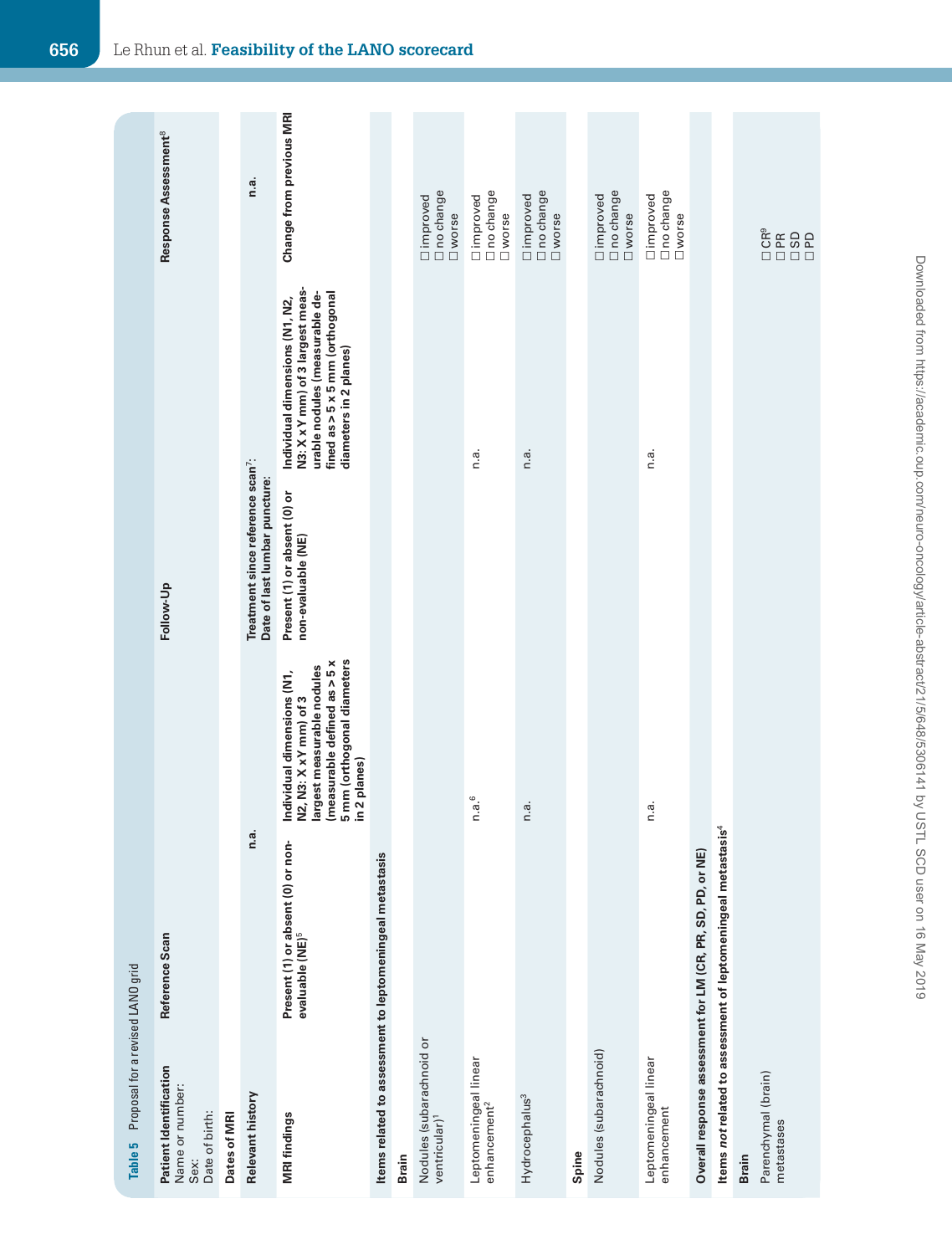| Continued<br>Table 5                                                                                                                                                                                                                                                                                                                                                                                                                                                                                                                                                                                                                                                                                                                                                                                                                                                                 |
|--------------------------------------------------------------------------------------------------------------------------------------------------------------------------------------------------------------------------------------------------------------------------------------------------------------------------------------------------------------------------------------------------------------------------------------------------------------------------------------------------------------------------------------------------------------------------------------------------------------------------------------------------------------------------------------------------------------------------------------------------------------------------------------------------------------------------------------------------------------------------------------|
| Parenchymal (intramedul-<br>lary) metastases<br>Spine                                                                                                                                                                                                                                                                                                                                                                                                                                                                                                                                                                                                                                                                                                                                                                                                                                |
| 5500                                                                                                                                                                                                                                                                                                                                                                                                                                                                                                                                                                                                                                                                                                                                                                                                                                                                                 |
| as opposed to parenchymal if there is direct contact (less than 2 mm distance) between the outer edge of the nodule and the leptomenin-<br>stable disease, PD = progressive disease.<br>A nodule is a contrast-enhancing lesion that is defined as LM-related<br>Abbreviations: CR = complete response, PD = partial response, SD =<br>Explanations:                                                                                                                                                                                                                                                                                                                                                                                                                                                                                                                                 |
| <sup>3</sup> Hydrocephalus is assessed by determining the Evans index calculated on T1-weighted axial MR images. It represents the ratio of the largest diameter at the maximal width of the frontal horns relative to the<br>or spinal nerve root, cerebellar folia, ventricular ependymal, or cerebral sulcal enhancement.<br>$^4\mathrm{These}$ items shall be documented as present or absent, but are not used for LM response assessment.<br>largest internal diameter of the cranium on the same slide (Brix et al. Eur J Radiol 2017;95:28-32)<br><sup>5</sup> NE refers to scans that cannot be assessed for poor quality or incomplete sequences<br><sup>2</sup> Leptomeningeal linear enhancement may include cranial nerve<br>ges on contrast-enhanced scans.                                                                                                            |
| Therapeutic options for LM that should be noted here include any neurosurgical intervention, radiotherapy with information on the target of irradiation, systemic pharmacotherapy, and intrathecal pharma-<br><b>Progression</b> is diagnosed if there is at least one new measurable nodule, if at least one measurable nodule that does not reach 10 mm in its two largest perpendicular diameters, increases in the product of<br>on treatment delivered.<br>cotherapy. Assessing response treatment requires precise information<br><sup>6</sup> Not applicable.                                                                                                                                                                                                                                                                                                                 |
| more, or if the largest ventricular diameter increases by at least 25%. <i>De novo</i> linear leptomeningeal contrast enhancement alone also qualifies for progression unless attributable to lumbar puncture. <b>Partial</b><br>measurable lesions, without an increase in ventricular size. All other situations are considered <b>stable disease</b> . LM without measurable nodules can only remain stable as its best response. Linear enhance-<br>the largest perpendicular diameters by 50% or more, if at least one nodule of at least 10 mm diameter in its perpendicular diameters increases in the product of the largest perpendicular diameters by 25% or<br>50% or more, without an increase in ventricular size. Complete response requires resolution of all contrast-enhancing, LM-related<br>response requires regression of the size of all measurable nodules by |
| ment cannot be quantified and is thus only noted as absent or present or present under assessment unless developing <i>de novo</i> or affecting the leptomeninges in anatomic regions not previously<br>I any one item qualifying for progression will be sufficient to call progression.<br>9According to RANO imaging criteria for brain metastasis (Lin et al. Lancet Oncology 2015;16:e270-8)<br>affected-then this constitutes progressive disease. Deterioration in<br>Technical considerations                                                                                                                                                                                                                                                                                                                                                                                |
| contrast agent should be injected ideally 10 min, but not less than 5 min before acquisition of T1-weighted sequences and the slice thickness should be 1 mm or less in the brain and 3 mm or less for the spinal<br>MRI scans should be performed on the same scanner or at least a device of identical field strength during follow-up using the same imaging protocol at all timepoints during the follow-up, gadolinium-based<br>date(s) of the last CSF analysis performed before MRI acquisition should appear on the grid<br>cord, as the leptomeningeal enhancement may have complex aspects and is commonly linear (Le Rhun et al. Ann Oncol 2017;28:iv84-iv99)<br>Since lumbar punctures may induce leptomeningeal enhancement, the                                                                                                                                        |
|                                                                                                                                                                                                                                                                                                                                                                                                                                                                                                                                                                                                                                                                                                                                                                                                                                                                                      |
|                                                                                                                                                                                                                                                                                                                                                                                                                                                                                                                                                                                                                                                                                                                                                                                                                                                                                      |
|                                                                                                                                                                                                                                                                                                                                                                                                                                                                                                                                                                                                                                                                                                                                                                                                                                                                                      |

**Oncology Neuro-**